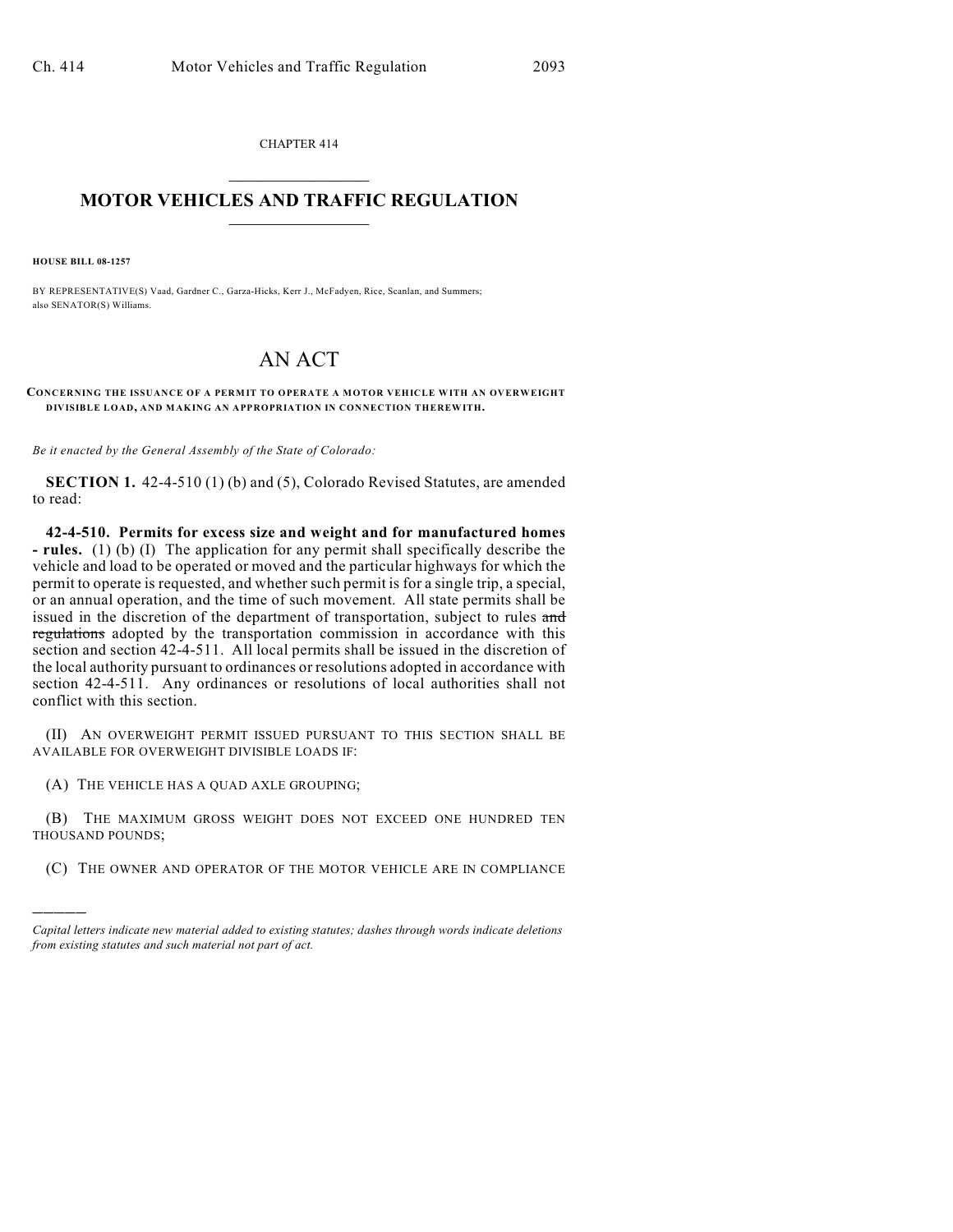WITH THE FEDERAL "MOTOR CARRIER SAFETY IMPROVEMENT ACT OF 1999", PUB.L. 106-159, AS AMENDED, AS APPLICABLE TO COMMERCIAL VEHICLES; AND

(D) THE VEHICLE COMPLIES WITH RULES PROMULGATED BY THE DEPARTMENT OF TRANSPORTATION CONCERNING THE DISTRIBUTION OF THE LOAD UPON THE VEHICLE'S AXLES.

(III) A PERMIT ISSUED PURSUANT TO THIS PARAGRAPH (b) SHALL NOT AUTHORIZE THE OPERATION OR MOVEMENT OF A MOTOR VEHICLE ON THE INTERSTATE HIGHWAY IN VIOLATION OF FEDERAL LAW.

(5) The department of transportation, the motor carrier services division of the department of revenue, or the Colorado state patrol shall, unless such action will jeopardize distribution of federal highway funds to the state, upon application in writing, issue a special annual permit in writing authorizing the applicant to operate or move AUTHORIZE THE OPERATION OR MOVEMENT OF a vehicle or combination of vehicles on the interstate highway system of Colorado at a maximum weight of eighty-five thousand pounds. The special annual permit shall be issued at a charge of twenty-five dollars for each power unit.

**SECTION 2.** 42-4-510 (11) (a), Colorado Revised Statutes, is amended BY THE ADDITION OF A NEW SUBPARAGRAPH to read:

**42-4-510. Permits for excess size and weight and for manufactured homes - rules.** (11) (a) The department of transportation, the motor carrier services division of the department of revenue, or the Colorado state patrol may charge permit applicants permit fees as follows:

(VI) FOR OVERWEIGHT PERMITS FOR DIVISIBLE VEHICLES OR LOADS EXCEEDING LEGAL WEIGHT LIMITS ISSUED PURSUANT TO SUBPARAGRAPH (II) OF PARAGRAPH (b) OF SUBSECTION (1) OF THIS SECTION:

(A) ANNUAL PERMIT, FIVE HUNDRED DOLLARS;

(B) SINGLE TRIP PERMIT, THIRTY DOLLARS PLUS TEN DOLLARS PER AXLE; AND

(C) ANNUAL FLEET PERMITS, TWO THOUSAND DOLLARS PLUS THIRTY-FIVE DOLLARS PER VEHICLE TO BE PERMITTED.

**SECTION 3.** The introductory portion to 42-4-1701 (4) (a) (III) and 42-4-1701 (4) (a) (III) (A), Colorado Revised Statutes, are amended, and the said 42-4-1701 (4) (a) (III) is further amended BY THE ADDITION OF A NEW SUB-SUBPARAGRAPH, to read:

**42-4-1701. Traffic offenses and infractions classified - penalties - penalty and surcharge schedule.** (4) (a) (III) Any person convicted of violating any of the rules and regulations promulgated pursuant to section 42-4-510, except section 42-4-510 (2) (b) (IV), shall be fined as follows, whether the violator acknowledges the violator's guilt pursuant to the procedure set forth in paragraph (a) of subsection (5) of this section or is found guilty by a court of competent jurisdiction: